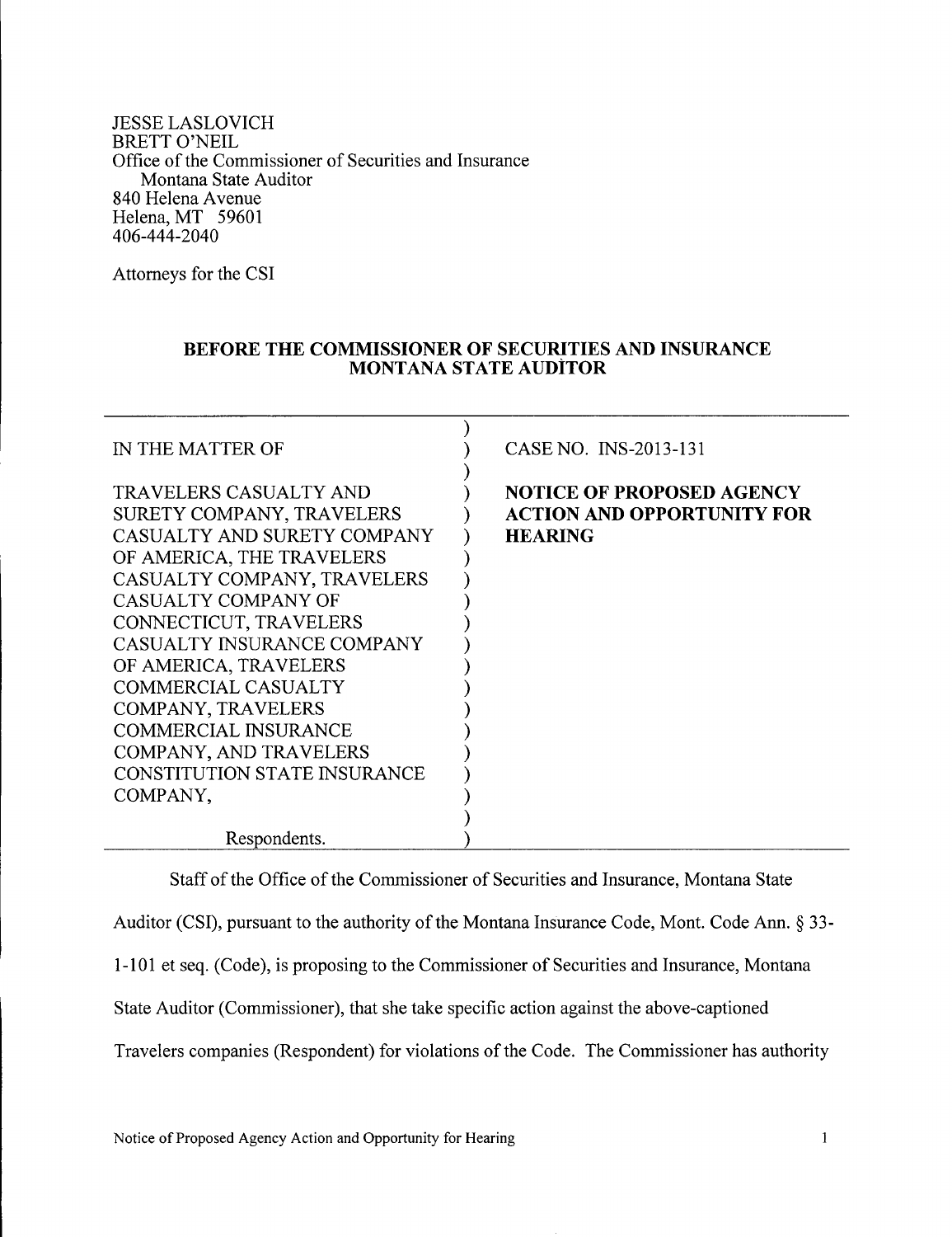to take such action under the provisions of §§ 33-1-102, 33-1-301, 33-1-311, 33-1-315, 33-1-317, and 33-1-318. Service of process is pursuant to  $\S$  33-1-314.

### **REASONS FOR ACTION**

There is probable cause to believe that the following facts, if true, justify and support such specific action. Furthermore, there is reason to believe that the following facts will be proven true, and, therefore, justify and support an appropriate fine.

## **ALLEGATIONS OF FACT**

1. On May 17, 2013, the CSI issued a request via certified mail to Respondent to produce information regarding a potential violation of  $\S$  33-18-223. The CSI gave Respondent until May 31, 2013, to respond to that request. (Exhibit 1.)

2. On May 20, 2013, Respondent received that request. (Exhibit 2.)

3. Respondent failed to respond to that request, failed to produce the requested information by May 31, 2013, and failed to request an extension of the May 31, 2013, deadline.

4. On April 26, 2011, Respondent's subsidiary, The Travelers Indemnity Company, Inc., entered into an Agreement with the CSI, wherein it promised to "timely answer the CSI's future requests for information and implement procedures to ensure compliance with Mont. Code Ann. § 33-1-315." (Exhibit 3, page 2.)

5. Respondent still has not responded to the CSI's May 17,2013, request for information.

### **CONCLUSIONS OF LAW**

1. The Commissioner has jurisdiction over this matter pursuant to  $\S 33$ -1-101 et seq.

2. A "person" is an individual, insurer, company, association, organization, partnership, business trust, corporation, or any other legal entity.  $(\S 33-1-202(3))$ .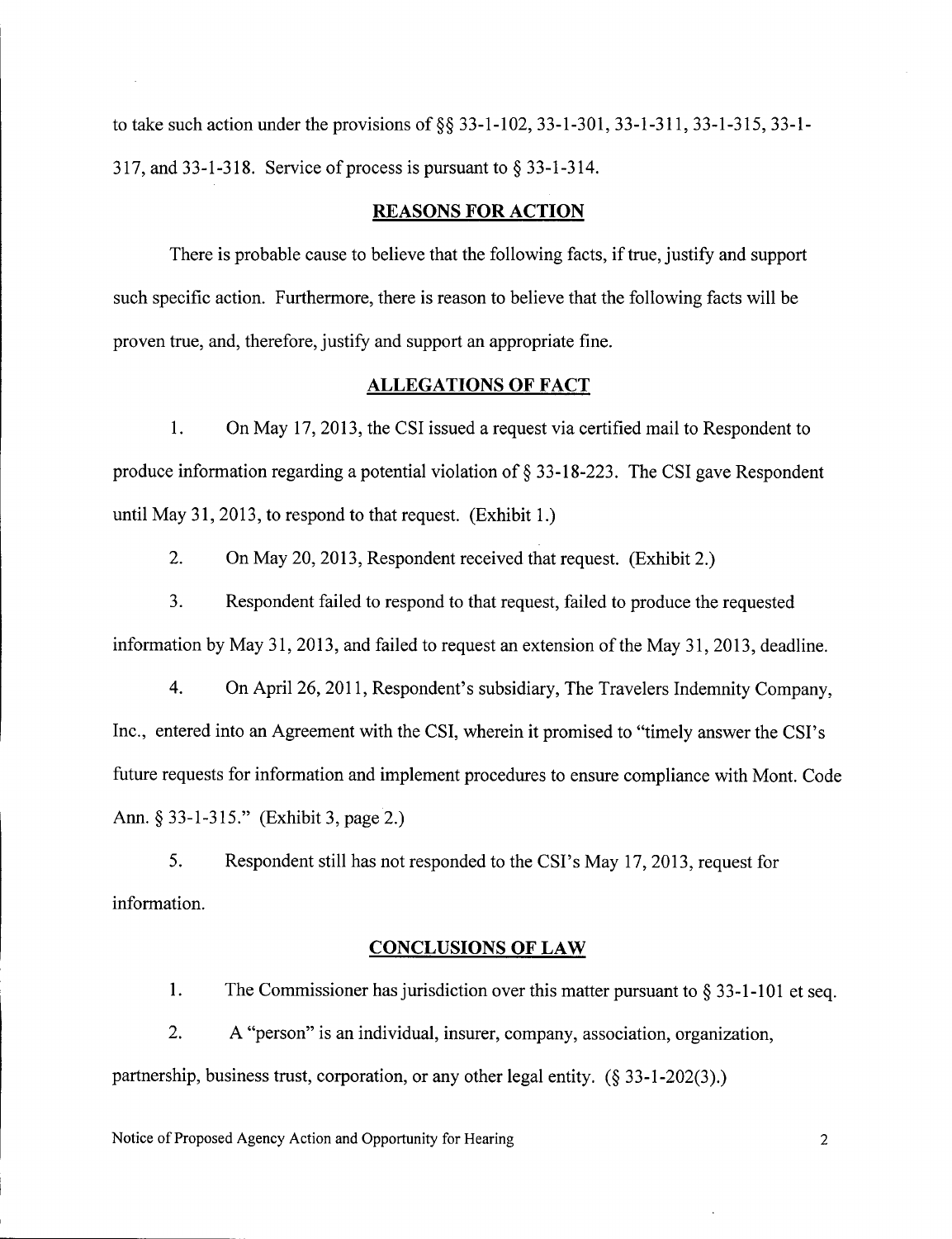3. Respondent is a "Person" as defined by  $\S$  33-1-202(3).

4. A person who knowingly fails to answer and produce records requested by the Commissioner is subject the provisions of  $\S$  33-1-317. ( $\S$  33-1-315(5).)

### **RELIEF REQUESTED**

WHEREFORE, the CSI seeks the following relief:

1. Pursuant to  $\S 33-17-317$ , imposition of a fine not to exceed \$25,000 per violation of the Code for each identifiable violation of the Code.

### **STATEMENT OF RIGHTS**

You are entitled to a hearing to respond to this notice, and to present evidence and arguments on all issues involved in this case. You have a right to be represented by an attorney at any and all stages of this proceeding. You may demand a formal hearing before a hearing examiner appointed by the Commissioner pursuant to the Montana Administrative Procedure Act,  $\S$  2-4-601 et seq., including  $\S$  2-4-631. If you demand a hearing, you will be given notice of the time, place, and the nature of the hearing.

If you wish to contest the proposed action under the jurisdiction of the Commissioner, you must advise the Commissioner within 21 days of the date you receive this notice. You must advise the Commissioner of your intent to contest the proposed action by writing to Jesse Laslovich, Office of the Commissioner of Securities and Insurance, Montana State Auditor, 840 Helena Avenue, Helena, Montana 59601. Your letter must clearly indicate whether you demand a hearing, or whether you waive formal proceedings and, if so, what informal proceedings you prefer for disposition of this case. Pursuant to  $\S$  2-4-603(2), you may not request to proceed informally if the action could result in suspension, revocation, or any other adverse action against a professional license. Should you request a hearing on the matters raised in this Notice, a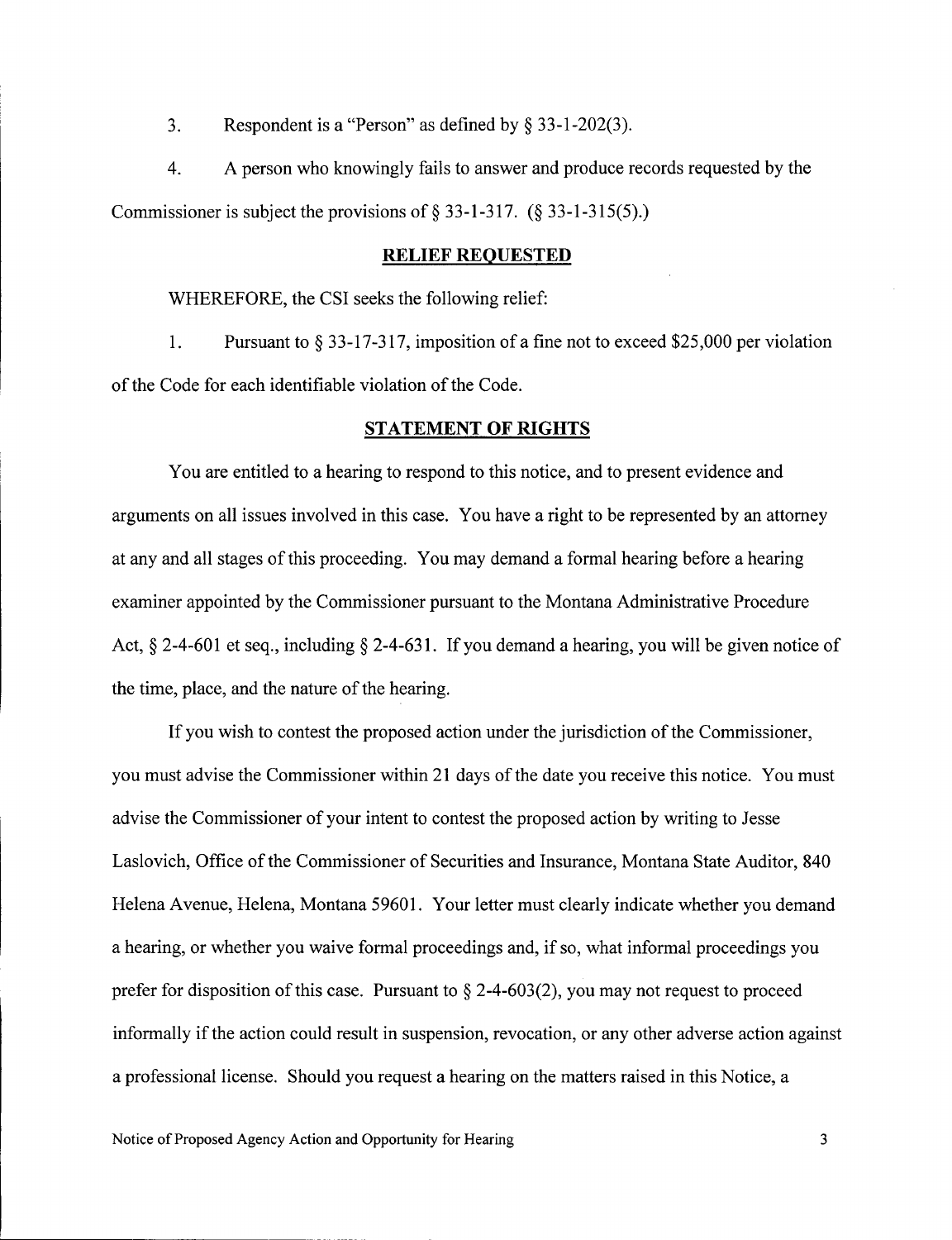hearing must be held within 45 days of the request, unless postponed by mutual consent of the parties, pursuant to  $\S$  33-1-701(3).

Should you request a hearing, you have the right to be accompanied, represented, and advised by counsel. If the counsel you choose has not been admitted to practice law in the state of Montana, he or she must comply with the requirements of *Application of American Smelting and Refining Co.* (1973), 164 Mont. 139,520 P.2d 103, and *Montana Supreme Court Commission on the Unauthorized Practice of Law* v. *O'Neil,* 2006 MT 284,334 Mont. 311,147 P.3d 200.

### **CONTACT WITH COMMISSIONER'S OFFICE**

If you have questions or wish to discuss this matter, please contact Brett O'Neil, legal counsel for the CSI, at 840 Helena Avenue, Helena, MT, 59601, 406-444-2040. Please make any contacts with this office through your attorney.

### **POSSIBILITY OF DEFAULT**

Failure to give notice or to advise of your demand for a hearing or informal procedure within 15 days will result in the entry of a default order imposing the disciplinary sanctions against you without further notice to you, pursuant to Mont. Admin. R. 6.2.101, and the Attorney General's Model Rule 10, Mont. Admin. R. 1.3.214.

*C* DATED this  $Z\overline{Z}$   $\overline{Z}$  day of June, 2013. Manc, 2015.

BRETT O'NEIL Attorneys for the CSI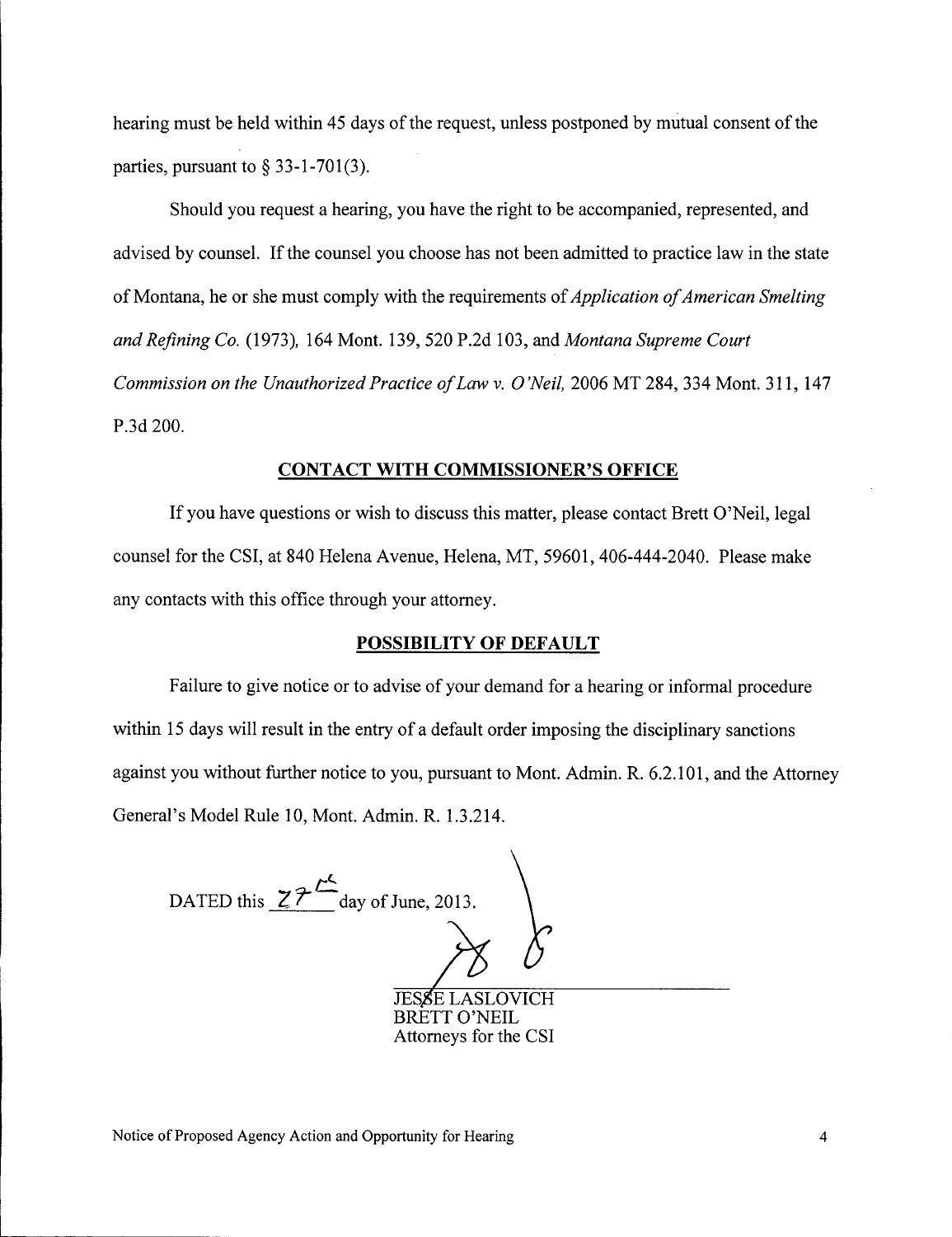## **CERTIFICATE OF SERVICE**

I hereby certify that a true and accurate copy of the foregoing was served on the  $2 \mathcal{H}$  day of June, 2013, by US mail, first-class postage paid, to the following:

Corporation Service Company 26 West Sixth Avenue P,O. Box 1691 Helena, MT 59601

Jan Barber

Notice of Proposed Agency Action and Opportunity for Hearing 5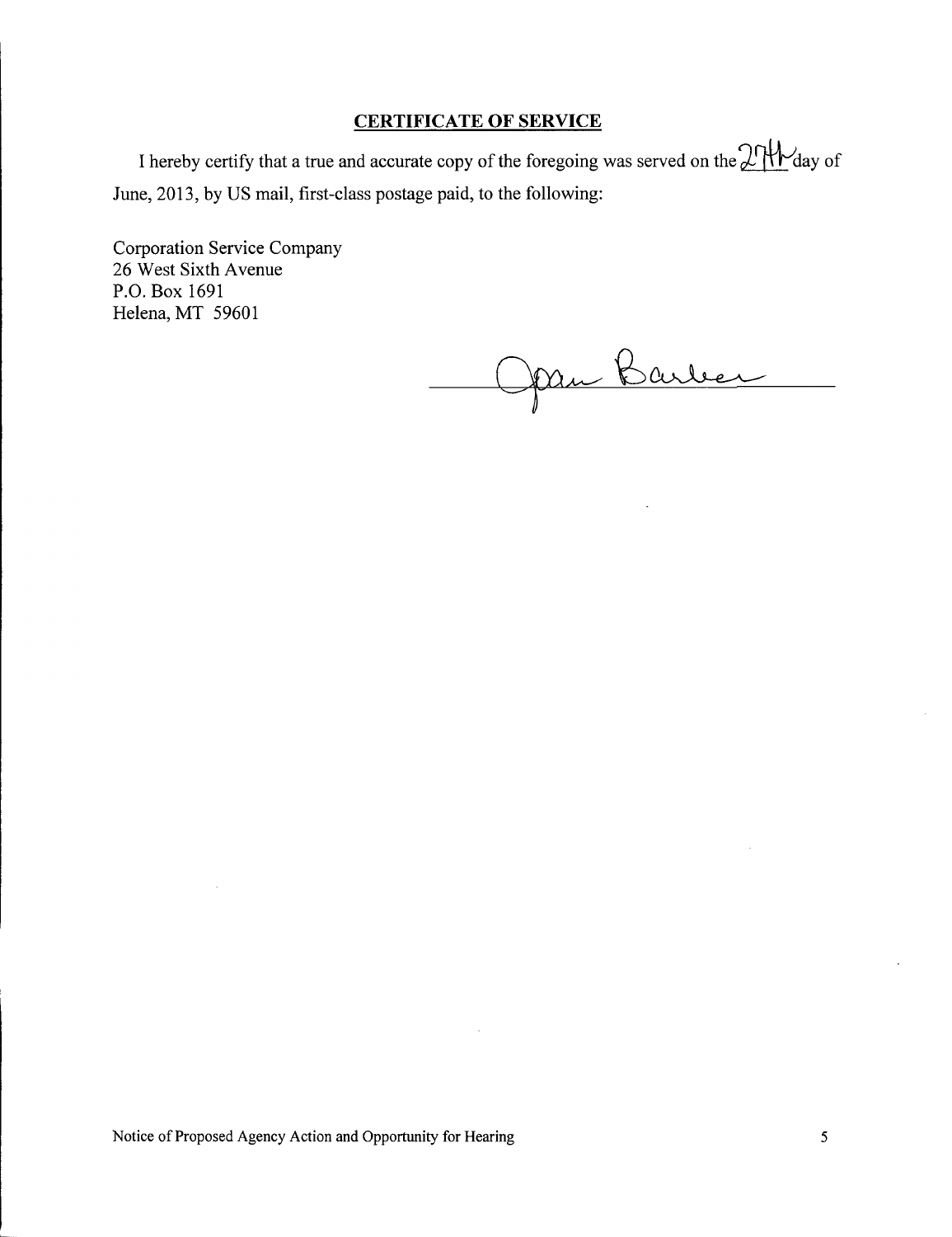# COMMISSIONER OF SECURITIES & INSURANCE

MONICA J. LINDEEN **COMMISSIONER** 



OFFICE OF THE MONTANA STATE AUDITOR

**EXHIBIT**

1

-

May 17,2013

Travelers Companies Attn.: Legal Department One Tower Square Hartford, CT 06183-6014

Re: Montana Insurance Code

Dear Counsel:

On behalf of the Office of the Commissioner of Securities and Insurance, Montana State Auditor (CSI), the purpose of this correspondence is to put the Travelers Companies on notice that the following Travelers Companies may be in violation of the Montana Insurance Code, SS 33-1-101 et seq. (Insurance Code):

- 1. Travelers Casualty and Surety Company
- 2. Travelers Casualty and Surety Company of America
- 3. Travelers Casualty Company, The
- 4. Travelers Casualty Company of Connecticut
- 5. Travelers Casualty Insurance Company of America
- 6. Travelers Commercial Casualty Company
- 7. Travelers Commercial Insurance Company
- 8. Travelers Constitution State Insurance Company

As you know, the CSI is charged with enforcing the Montana Insurance Code.

First, Mont. Code Ann. <sup>S</sup> 33-18-223 prohibits, among other things, the Travelers Companies from using a glass broker to set a price that a glass repair shop must meet as a condition precedent to a glass repair shop doing work for it. The Travelers Companies are also prohibited from establishing a price that is below the market price as provided in  $\S$  33-18-222. *Id.* The CSI has reason to believe that some or all of the Travelers Companies may be using a glass broker in Montana that may be setting prices in violation of Montana law, and, accordingly, such Travelers Companies appear to have violated the aforementioned statutes. To assist the CSI in determining whether violations have occurred, please provide the following in writing to the CSI **no later than** May **31,** 2013.

- 1. Copies of any contracts entered into with a third-party billing vendor for purposes of serving as a glass broker.
- 2. Copies of any contracts entered into with Montana glass repair facilities that show pricing agreed to by the facility and each of the Travelers Companies.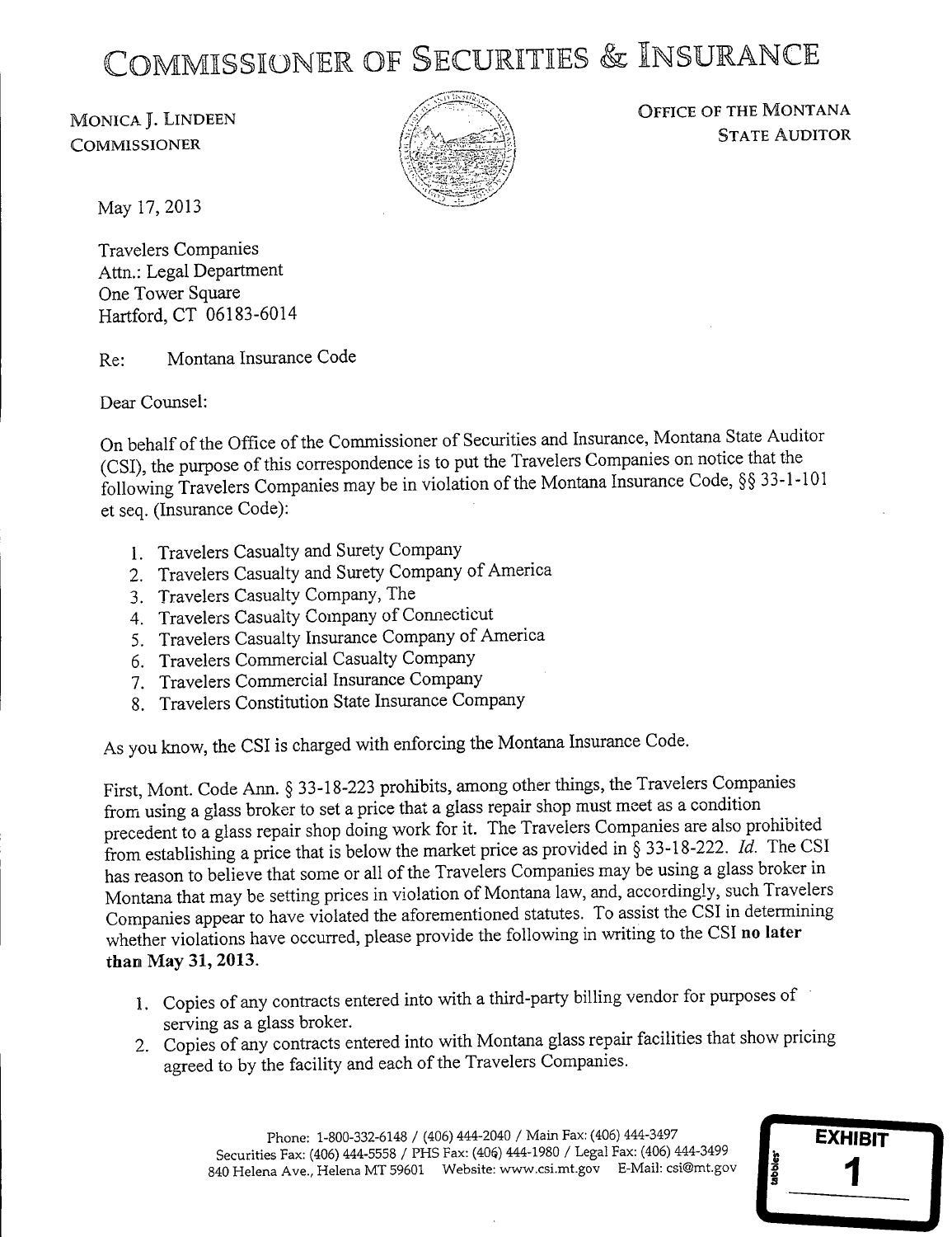Travelers Companies Attn.: Legal Department May 17,2013 Page 2

> 3. Copies of any analyses conducted by each of the Travelers Companies or its third-party vendor that show the prevailing competitive rate in local areas throughout Montana.

In addition to the foregoing, please also provide the CSI with the following:

4. Confirmation to the CSI that each Travelers Company does not utilize a paint cap or threshold for paint and materials for which an automobile body repair business invoices.

Please be advised that the CSI considers an automobile body repair business invoice to be credible.

Finally, the CSI reminds the Travelers Companies of  $\S 33-18-224(1)(a)(iii)$  which prohibits an insurer from unilaterally disregarding a repair operation or cost identified by an estimating system that a Travelers Company and an automobile body repair business or location have agreed to utilize in determining the cost of repair. Please also include in your response prior to May 31, 2013, confirmation that the Travelers Companies are not unilaterally disregarding such costs. If the CSI receives documentation that the Travelers Companies are unilaterally disregarding such costs, the CSI will initiate an agency action.

The CSI appreciates your prompt attention to the foregoing and looks forward to your timely response. To the extent all of the Travelers Companies fail to adequately respond to this request prior to May 31, 2013, the CSI will initiate an administrative action.

Sincerely **SESSE LASLOVICH** Chief Legal Counsel

JAL/sls

(Sent by certified mail return receipt requested.)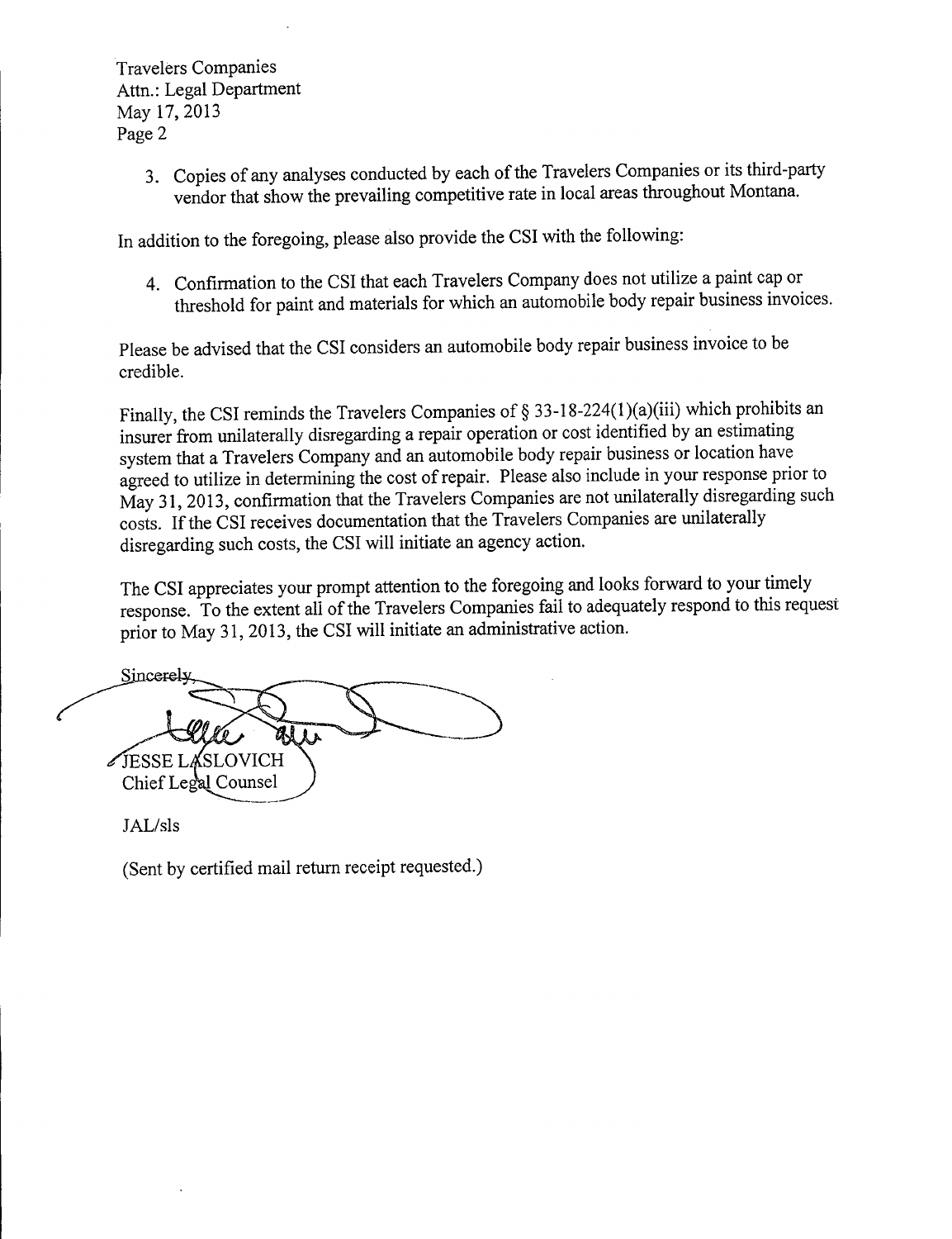| <b>SENDER: COMPLETE THIS SECTION</b>                                                                                                                                                                                                                                  | <b>COMPLETE THIS SECTION ON DELIVERY</b>                                                                                                                                  |
|-----------------------------------------------------------------------------------------------------------------------------------------------------------------------------------------------------------------------------------------------------------------------|---------------------------------------------------------------------------------------------------------------------------------------------------------------------------|
| Complete Items 1, 2, and 3. Also complete<br>item 4 if Restricted Delivery is desired.<br>Print your name and address on the reverse<br>so that we can return the card to you.<br>Attach this card to the back of the mailplece,<br>or on the front if space permits. | A Signature /<br>$\Box$ Agent<br><b>CI</b> Addressee<br>B. Received by (Printed Name)<br>C. Date of $\theta$ silvery                                                      |
| 1. Article Addressed to:<br>Travelers Companies                                                                                                                                                                                                                       | $\square$ Yes<br>D. Is delivery address different from Rein 1?<br>$\square$ No<br>If YES, enter delivery address below:<br>$\mathbf{c}$ , $\mathbf{c}$<br>$\cdot$ $\cdot$ |
| Attn: Legal Department<br>One Tower Square<br>Hartford, CT 06183-6014                                                                                                                                                                                                 | 3. Service Type<br>L. Express Mail<br><b>VI</b> Certified Mail<br>$\square$ Registered<br><b>CI</b> Return Receipt for Merchandise<br>CI COD.<br>$\square$ Insured Mail   |
| 2. Article Number                                                                                                                                                                                                                                                     | 4. Restricted Delivery? (Extra Fee)<br>$\square$ Yes                                                                                                                      |
| (Transfer from service label)                                                                                                                                                                                                                                         | 7011 2000 0001 0420 5539                                                                                                                                                  |
| PS Form 3811, February 2004                                                                                                                                                                                                                                           | Domestic Return Receipt<br>102595-02-M-1540                                                                                                                               |

 $\frac{1}{\sqrt{2}}\int_{0}^{\sqrt{2}}\frac{1}{\sqrt{2}}\left(\frac{1}{\sqrt{2}}\right)^{2}d\mu\left(\frac{1}{2}\right)dx$ 

 $\mathcal{L}_{\mathcal{A}}$  and  $\mathcal{L}_{\mathcal{A}}$  and  $\mathcal{L}_{\mathcal{A}}$ 

 $\label{eq:2.1} \mathcal{L}(\mathcal{L}^{\text{max}}_{\mathcal{L}}(\mathcal{L}^{\text{max}}_{\mathcal{L}})) \leq \mathcal{L}(\mathcal{L}^{\text{max}}_{\mathcal{L}}(\mathcal{L}^{\text{max}}_{\mathcal{L}}))$ 

 $\label{eq:2.1} \mathcal{L}(\mathcal{L}^{\text{max}}_{\mathcal{L}}(\mathcal{L}^{\text{max}}_{\mathcal{L}}(\mathcal{L}^{\text{max}}_{\mathcal{L}}(\mathcal{L}^{\text{max}}_{\mathcal{L}^{\text{max}}_{\mathcal{L}}(\mathcal{L}^{\text{max}}_{\mathcal{L}^{\text{max}}_{\mathcal{L}^{\text{max}}_{\mathcal{L}^{\text{max}}_{\mathcal{L}^{\text{max}}_{\mathcal{L}^{\text{max}}_{\mathcal{L}^{\text{max}}_{\mathcal{L}^{\text{max}}_{\mathcal{L}^{\text{max}}$ 

| UNITED STATES POSTAL SERVICE<br>First-Class Mail<br>Postage & Fees Paid<br>USPS <sup>T</sup><br>S<br>Permit No. G-10.<br>$\sim$<br>$\sigma$                                                                                  |  |  |
|------------------------------------------------------------------------------------------------------------------------------------------------------------------------------------------------------------------------------|--|--|
| రా<br>Sender-Please print your name, address, and ZIP+4 in this box .<br>$\sim$<br>ONICA J LINDEEN<br>COMMISSIONER OF SECURITIES & INSURANCE<br>MONTANA STATE AUDITOR<br>840 HELENA AVENUE<br>HELENA MT 59601<br>Attn: Scrb. |  |  |

 $\mathcal{L}(\mathcal{A})$  and  $\mathcal{L}(\mathcal{A})$ 

|                      | <b>EXHIBIT</b> |
|----------------------|----------------|
| tabbles <sup>-</sup> |                |
|                      |                |

 $\mathcal{L}(\mathcal{A})$ 

 $\sqrt{s}$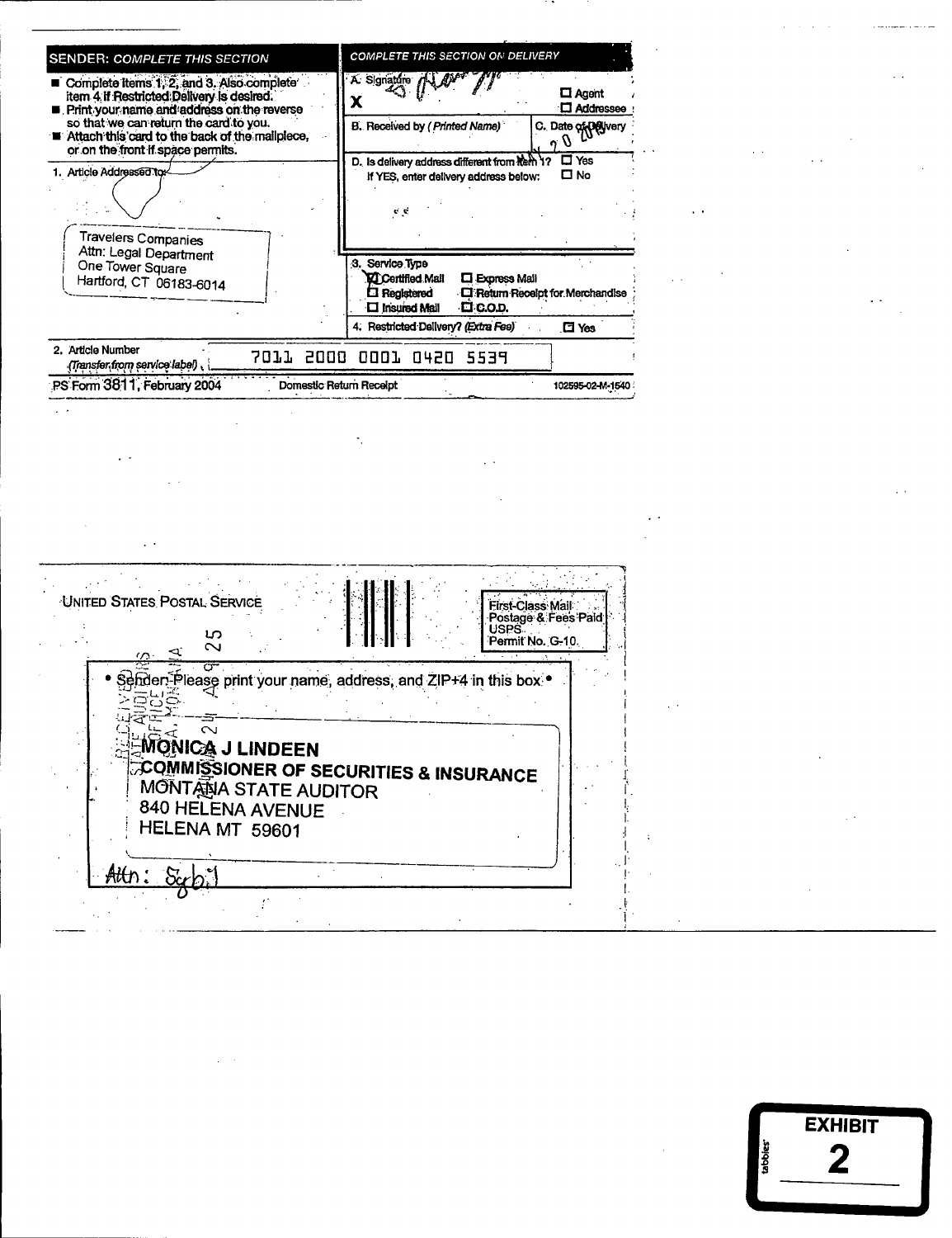JAMESON C. WALKER Office of the Commissioner of Securities and Insurance Montana State Auditor . 840 Helena Avenue Helena, MT 59601 (406) 444-2040 jwalker2@mt.gov

Attorney for the Department of Insurance

### **BEFORE THE COMMISSIONER OF SECURITIES AND INSURANCE OFFICE OF** THE STATE **AUDITOR STATE .oF MONTANA**

) ) ) ) ) ) ) )

IN THE MATTER OF

THE TRAVELERS INDEMNITY COMPANY, INC., a Connecticut Corporation,

CASE NO. INS-2011-2

## **CONSENT AGREEMENT AND** FINAL ORDER

Respondent.

This Consent Agreement and Final Order (Agreement) is entered into by the office of the

Commissioner of Securities and Insurance, Montana State Auditor (CSI), acting pursuant to the

authority of the Montana Insurance Code, Mont. Code Ann. & 33-1-1OJ, *et seq.* (Insurance

Code), and The Travelers Indemnity Company, Inc. (Respondent).

## **RECITALS**

WHEREAS, the CSI received a referral from the National Insurance Crime Bureau. in

the referral, the Respondent alleged that one of its insureds committed insurance fraud by filing a claim with exaggerated injuries;

|         | <b>XHIBI</b><br>∌ |  |
|---------|-------------------|--|
| tabbles |                   |  |
|         |                   |  |

CONSENT AGREEMENT AND FINAL ORDER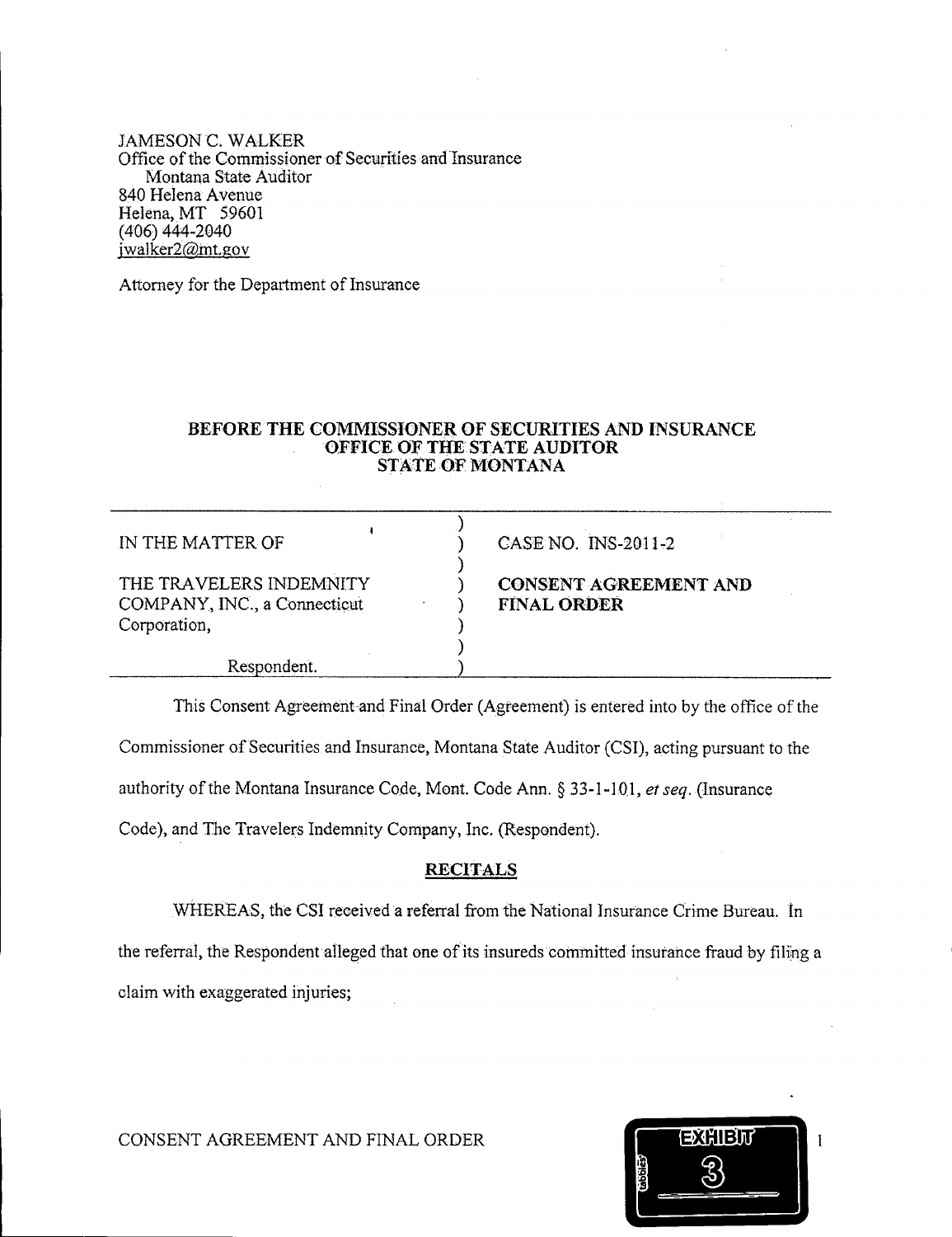WHEREAS; on several occasions, the CSI attempted to contact the Respondent by telephone and certified mail instructing the Respondent to provide information relevant to the fraud referral;

WHEREAS, the Respondent did not respond to these messages nor provide the materials requested;

WHEREAS, the CSI alleged that the Respondent violated Mont. Code Ann. § 33-1-315 by failing to answer and procure records, documents, or other evidence requested by the Commissioner or the Commissioner's designee; and

WHEREAS, the CSI and the Respondent agree that the best interests of the public would be served by entering into this Agreement;

NOW, THEREFORE, in consideration of the mutual undertakings contained in this Agreement, the CSI and the Respondent hereby agree to settle this matter pursuant to the following terms and conditions:

#### **,8r.•.. pULATTONS AND CONSENTS**

I. Without admitting or denying any of the CSI's allegations, the Respondent stipulates and consents to the following:

A. Within.ten days from the execution of this Agreement, the Respondent shall pay a \$2,500.00 fine to the state of Montana. The fine should be made payable to the "State of Montana" and sent to the *CSI,c/o* Jameson C. Walker, Attorney, 840 Helena Avenue, Helena, MT 59601.

B. The Respondent shall timely answer the CSI's future requests for information and shall implement procedures to ensure compliance with Mont. Code Ann.  $$33-1-315.$ 

### CONSENT AGREEMENT AND FINAL ORDER 2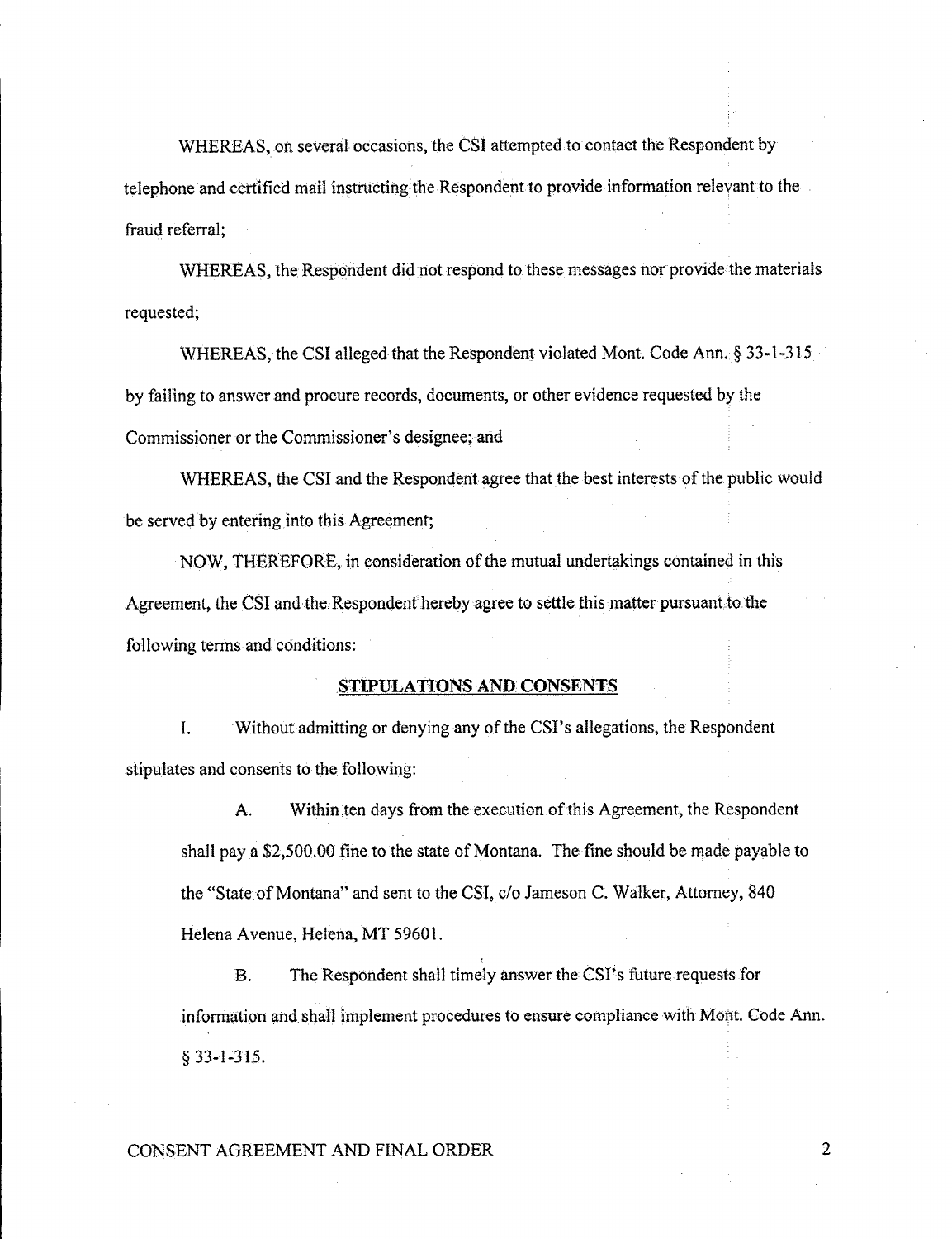$\mathcal{C}$ . The Respondent shall comply with the terms and conditions of this Agreement, the Insurance Code, and all other regulations of the state of Montana.

D. The Respondent fully and forever releases and discharges the Commissioner of Securities and Insurance (Commissioner), the CSI, and all of the CSI's employees and agents from any and all actions, claims, causes of action, demands, or expenses for damages or injuries, whether asserted or unasserted, known or unknown, foreseen or unforeseen, arising out of this Agreement.

E. The Respondent specifically and affirmatively waives a contested case hearing and all rights to appeal under the Montana Administrative Procedure Act, Mont. Code Ann.  $\S$  2-4-101, *et seq.*, and elects to resolve this matter on the terms and conditions set forth herein.

 $\Pi$ . All parties to this Agreement stipulate and consent as follows:

A. The Commissioner and the CSI have jurisdiction over the subject matter of the above-entitled proceeding.

**B.** Under authority of the Insurance Code, the CSI hereby agrees that it will not initiate any civil or administrative action against the Respondent regarding the allegations contained in this action.

 $C<sub>r</sub>$ This Agreement is entered without adjudication of any issue, law or fact. It is entered into solely for the purpose of resolving the CSI's allegations and is not intended to be used for any other purpose. For any person or entity not a party to this Agreement, this Agreement does not limit or create any private rights or remedies against the Respondent including limit or create liability of Respondent, or limit or create defenses of Respondent, to any claims.

### CONSENT AGREEMENT AND FINAL ORDER

 $\overline{3}$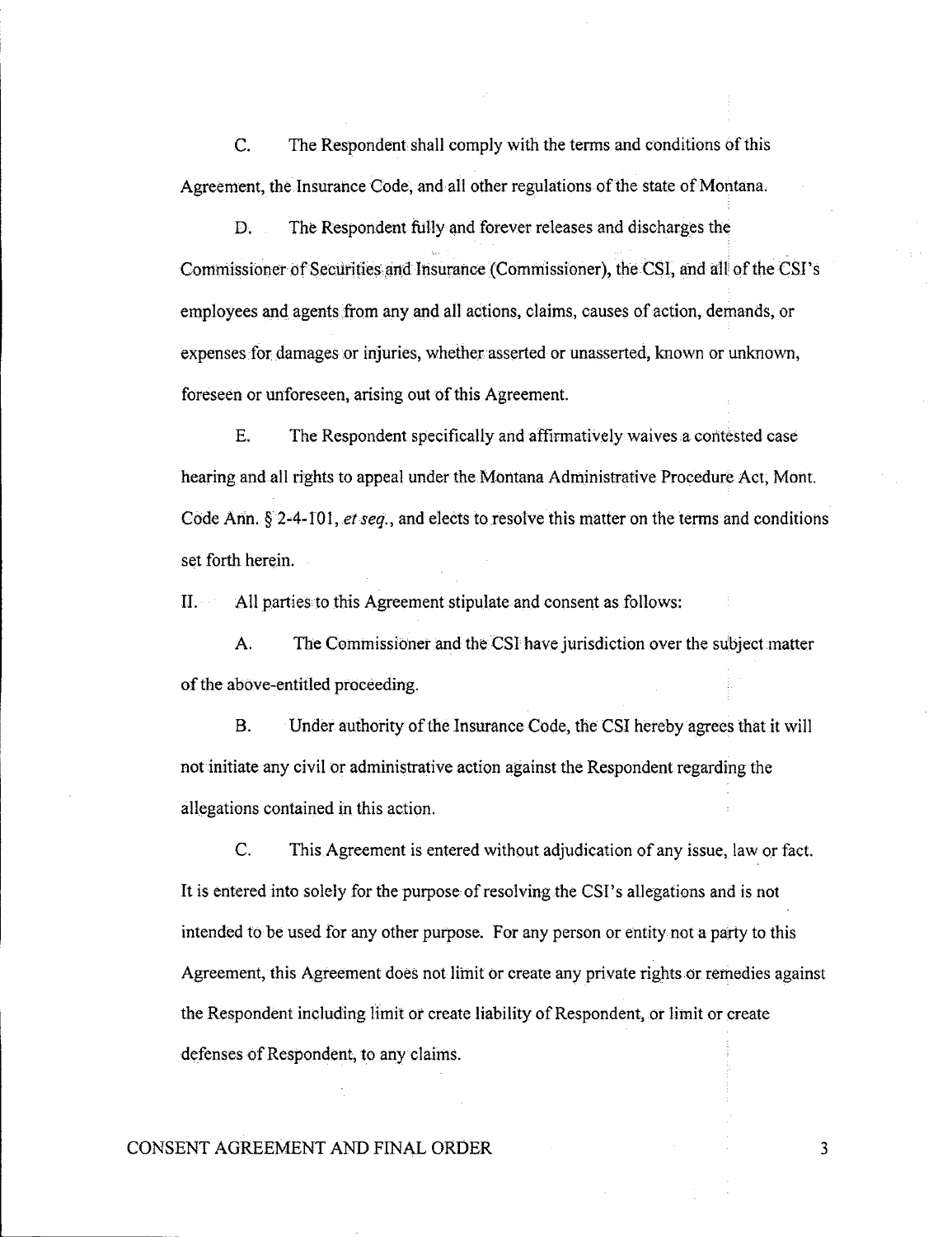D. The applicable statute of limitation, Mont. Code Ann.  $\S$  33-1-318, is tolled for two years from the date of execution of this Agreement with regard to the allegations set forth above. In the event Respondent violates the terms of this Agreement at any time during the two-year tolling period, the CSI reserves the right to seek additional fines.

E. This Agreement constitutes the entire agreement between the parties and no other promises or agreements, either express or implied, have been made by the CSI or by any member, officer, agent or representative of the CSI to induce Respondent to enter into this Agreement.

F. This Agreement may not be modified orally, and any subsequent modifications to this Agreement must be mutually agreed upon in writing to be effective.

G. This Agreement shall be incorporated into and made a part of the attached Final Order issued by the Commissioner herein.

H. This Agreement shall be effective upon signing of the Final Order.

L The Agreement is a public record under Montana Jaw and as such may not be sealed or otherwise withheld from the public.

DATED this  $\chi^{\mathsf{th}}$  day of  $A_{\mathsf{pri}}$ , 2011

**INSURANCE DEPARTMENT**

By: JAMESON EPARTMENT C. WALKER Attorney for the Department of Insurance

4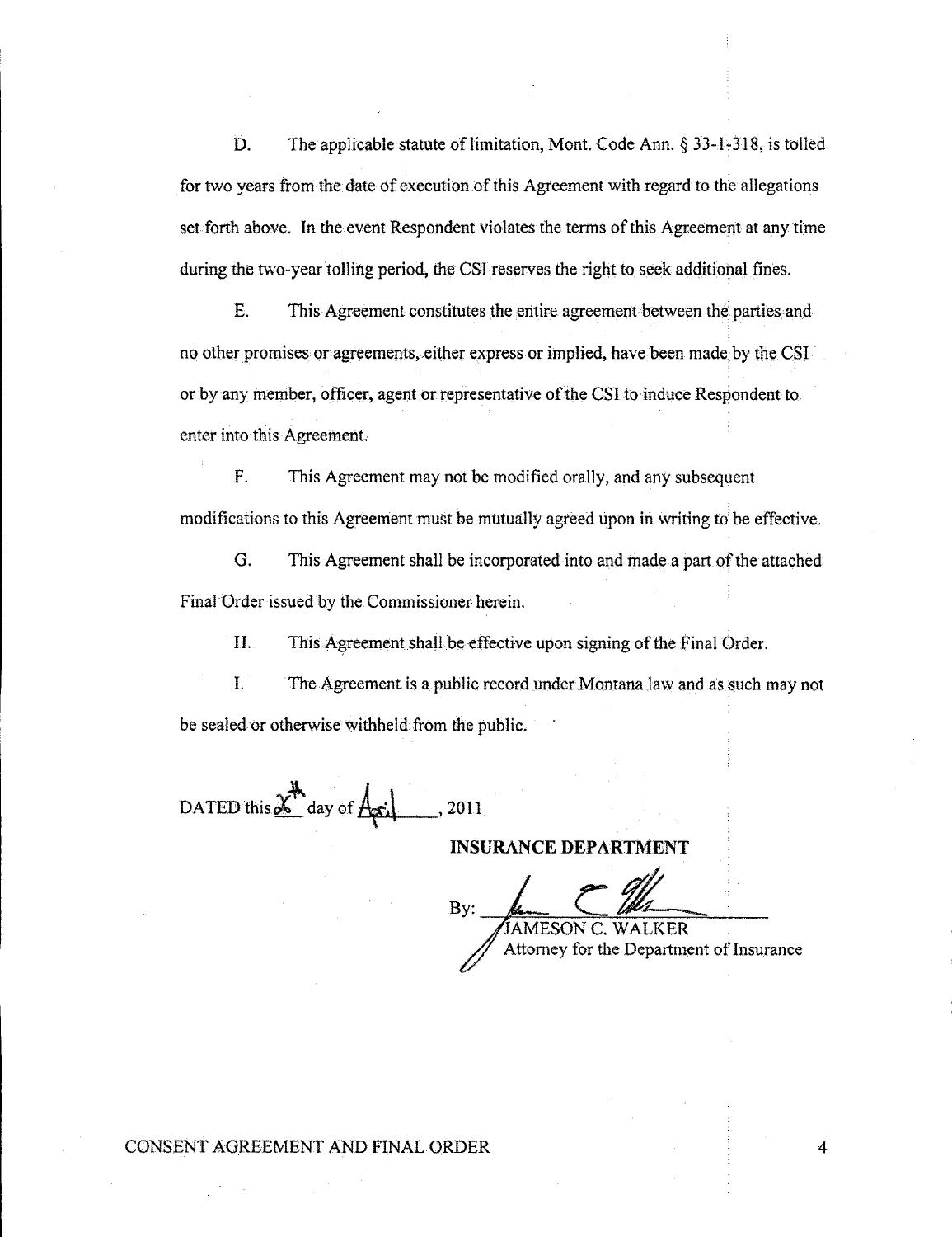DATED this  $10^{-4}$  day of  $\frac{A}{\sqrt{2}}$ , 2011 THE TRAVELERS INDOMINITY COMPANY  $\mathbf{B}$ Its SVP Chef Capture Officer

CONSENT AGREEMENT AND FINAL ORDER

5